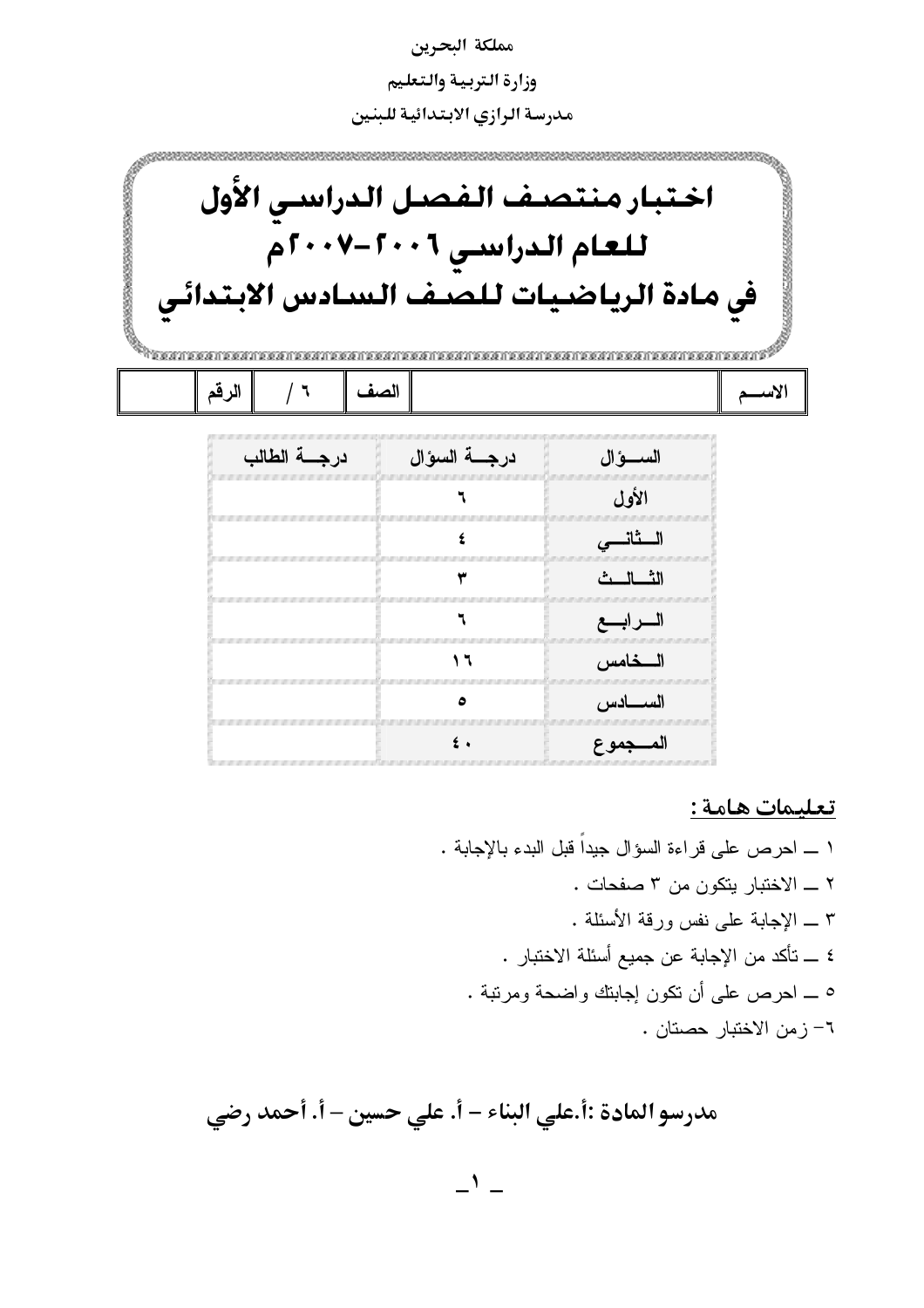ا<u>لســــوَّال الأول:</u> قدر ناتج ما يأتي : ـــ

- $\lambda \div 109V$  (1)
- $79 \div 727$  (ب
- $\epsilon \vee \circ \div \epsilon \vee \epsilon \circ$  (z



<u>الســــوَال الثانـي:</u> عين القيمـة المكانيـة للرقم ٩ فيمـا يأت*ي* : ــــ

| القيمة المكانية للرقم ٩ | العدد العشري |
|-------------------------|--------------|
|                         | 29,00        |
|                         | 71.5019      |
|                         | .1915        |
|                         | .9057        |



- أ) ١,٩٠٥٤ ( لأقرب عدد طبيعي )
- ب) ١,٢٦٤ ( لأقرب جزء من عشرة ) \_\_\_\_\_ ج) ۰٫۰۵۸ ( لأقرب جزء من مائة )

السوال الرابع: